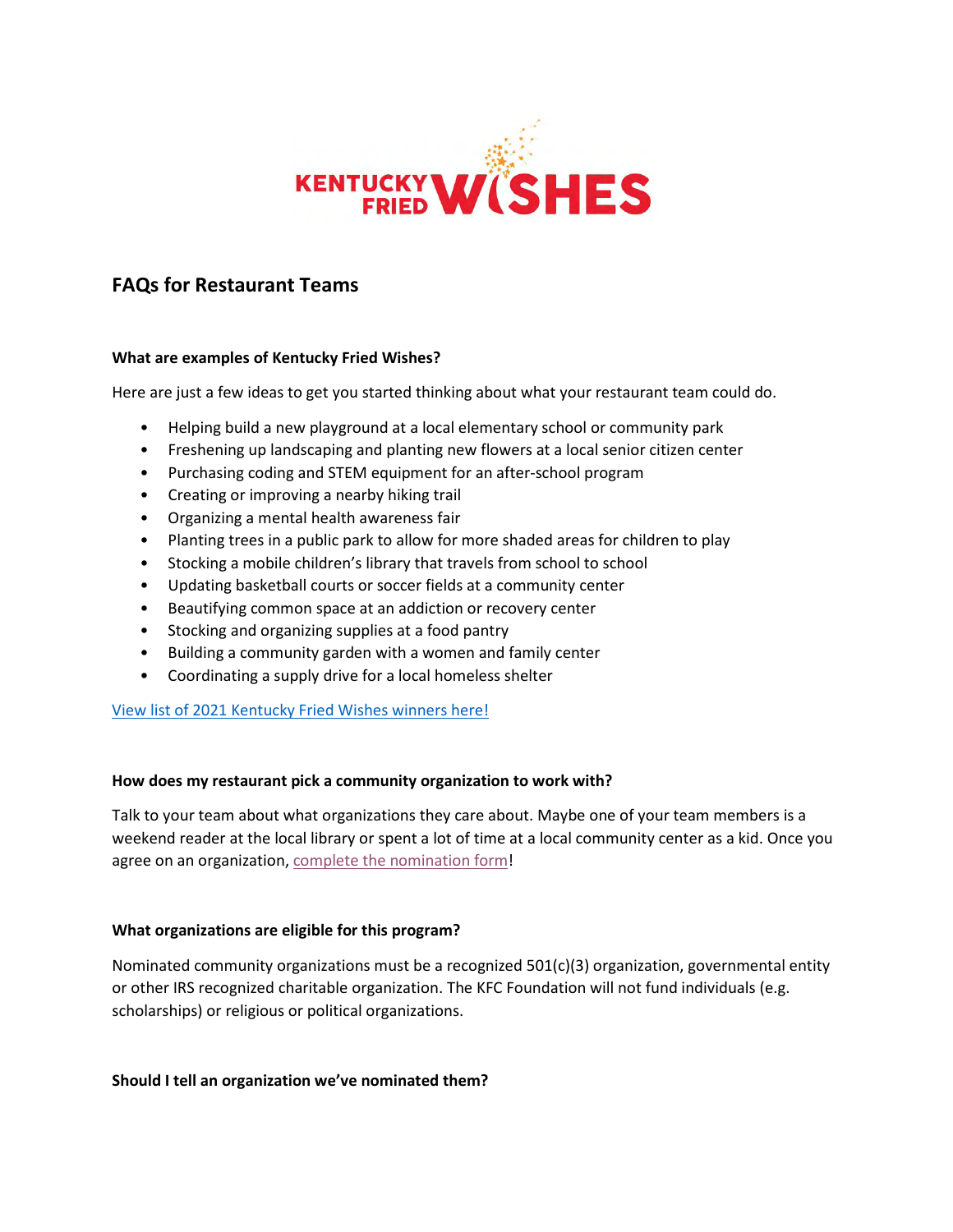Yes! Let the organization know ahead of time that you'd like to nominate them. You'll need to have the contact information (name, email and phone number) of someone who works there to complete the nomination form, as well as an idea of a project that's on their wish list.

Make sure you also ask for the Employer Identification Number (EIN).

• *Tip: You can also find any organization's EIN by going to [guidestar.org](http://www.guidestar.org/) and searching for the organization.*

## **Can we nominate more than one organization?**

Yes! If your team is involved with several organizations, you can nominate them all.

## **Who can nominate the organization?**

Anyone from your restaurant can submit the nomination. **New in 2022:** ARLs can also submit a nomination on behalf of a restaurant!

Your restaurant must be participating in the KFC Foundation's 2022 Annual Franchisee Donation Program to be eligible to nominate (97% of restaurants participate, so chances are, you're eligible!)

#### **How do I nominate an organization?**

Go to [kfcfoundation.org/kfw](http://www.kfcfoundation.org/kfw) to access and complete the very short nomination form by July 1.

#### **What happens after we nominate an organization?**

Nominated organizations will first be screened by the KFC Foundation to make sure they are eligible by IRS guidelines. Then, we'll send an email to the organization prompting them to complete a grant application by July 22. After reviewing all applications, we'll select up to 50 organizations to win a \$10,000 grant and announce them on September 9 (in honor of the Colonel's birthday!)

## **What happens if our restaurant is selected?**

Selected organizations and restaurants will be notified in late August. Selected restaurants will be asked to host a volunteer day (or two) to complete the project described in the application. You'll be able to invite family or nearby restaurants to participate in the service project as well!

## **What is the timeline for all of this?**

This will be a quick process!